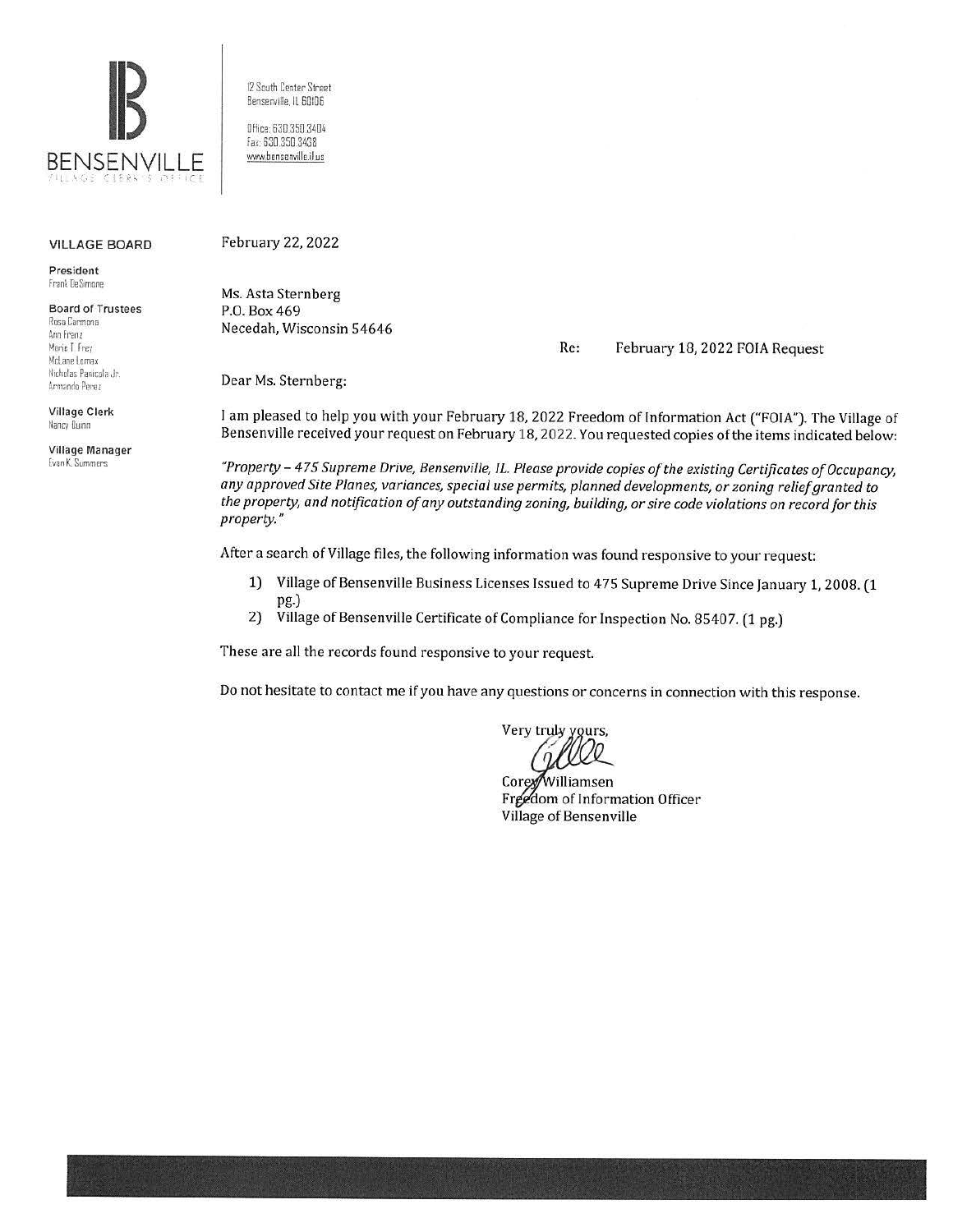### **IB THE VILLAGE OF BENSENVILLE FREEDOM OF INFORMATION A BENSENVILLE <b>REQUEST FORM FREEDOM OF INFORMATION ACT REQUEST FORM**

| TO: | <b>COREY WILLIAMSEN</b>        | FROM: | Name Asta Sternberg                                    |  |
|-----|--------------------------------|-------|--------------------------------------------------------|--|
|     | Freedom of Information Officer |       | $_{\rm Address}$ P.O. Box 469                          |  |
|     | Village of Bensenville         |       | Necedah, Wi 54646<br>$_{\text{Phone}}(971)$ 300-4569   |  |
|     | 12 S. Center Street            |       |                                                        |  |
|     | Bensenville, IL 60106          |       | $_{\rm E\text{-}\mathrm{Mail}}$ Research@keyzoning.com |  |
|     |                                |       |                                                        |  |

#### *TITLES OR DESCRIPTION OF RECORDS REQUESTED (Please Include Date of Birth* **mu/** *Case Number for Police Records):*

Property - 475 Supreme Drive, Bensenville IL

Please provide copies of the existing Certificates of Occupancy, any approved Site Plans, variances, special use permits, planned developments,

or zoning relief granted to the property, and notification of any outstanding zoning, building, or fire code violations on record for this property.

THIS REQUEST IS FOR A COMMERCIAL PURPOSE *(You must state whether your request is for a commercial purpose.* A request is for a "commercial purpose" if all or any part of the information will be used in any form for sale, resale, or solicitation or advertisement for sales or services. Failure to disclose whether a request is for a commercial purpose is a prosecutable violation of FOIA.)

Would like your request delivered via:  $\Box$  E-Mail  $\Box$  U.S. Mail  $\Box$  Pick-Up\* *\*Pick-Up is available by appointment at Village Hall Monday thru Friday; between 8:00 a.m.* - *5:00 p.m.* 

I understand that any payment need be received before any documents are copied and/or mailed.

| 2/18/22 |                                           |  |  |
|---------|-------------------------------------------|--|--|
| Date    | Contractor and the first of<br>Signature. |  |  |

All FOIA responses are posted on the Village's website. Name and address of the requestor will be made public.

The first fifty (50) pages of the request are free. The fee charge is fifteen (15) cents after the first fifty (50) pages.

Unless otherwise notified, your request for public records will be compiled within live (5) working days.

Unless otherwise notified, any request for commercial purposes will be compiled within twenty-one (21) days working days.

## ------------------------------------------------------------- **COREY WILLIAMSEN, FREEDOM OF INFORMATION OFFICER**

Telephone: (630) 350-3404 Facsimile: (630) 350-3438 E-mail Address: F01Arequest@bensenvillc.il.us

*zh~i2-7-* Date Request

 $25/22$ \*\*\*For Freedom of Information Officer Use Only\*\*\*

Date Response

3/4/22  $\text{g}_{-}$ 

Total Charges Date Documents Copied or Inspected

Received Received by Employee:

Due

Date Extended Response Due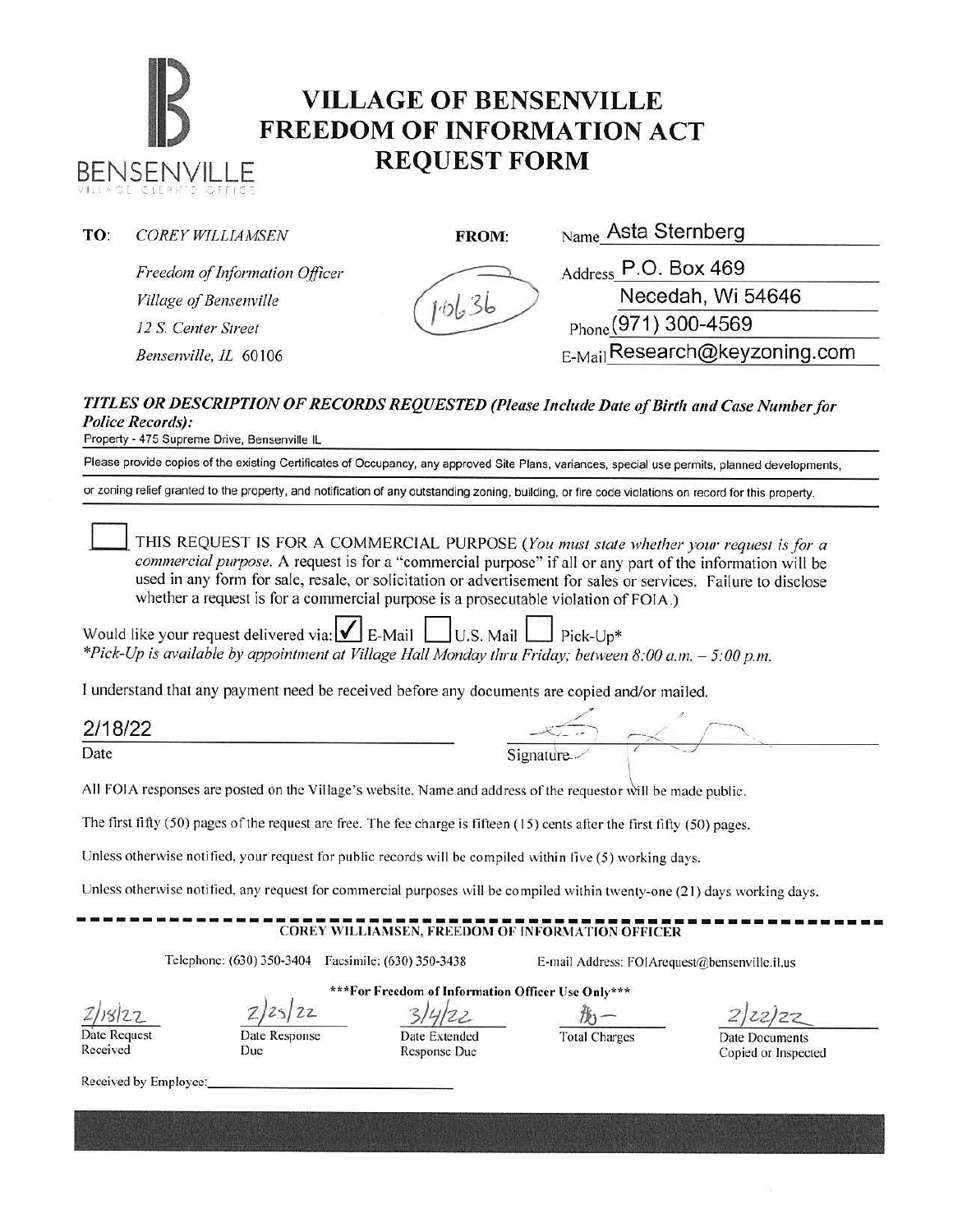| <b>Status</b> | Location               | <b>DBA</b>          | <b>Start Date</b>     | Last License |
|---------------|------------------------|---------------------|-----------------------|--------------|
| INACTIVE      | 475 SUPREME DRIVE      | AVENT AMERICA, INC. | 01/01/2008 12/01/2011 |              |
| <b>ACTIVE</b> | 475 WEST SUPREME DRIVE | RPT TONER. LLC      | 01/19/2011            | 11/01/2021   |

 $\Delta \mathcal{N}$  . The contract of the contract of the contract of the contract of the contract of the contract of the contract of the contract of the contract of the contract of the contract of the contract of the contract of